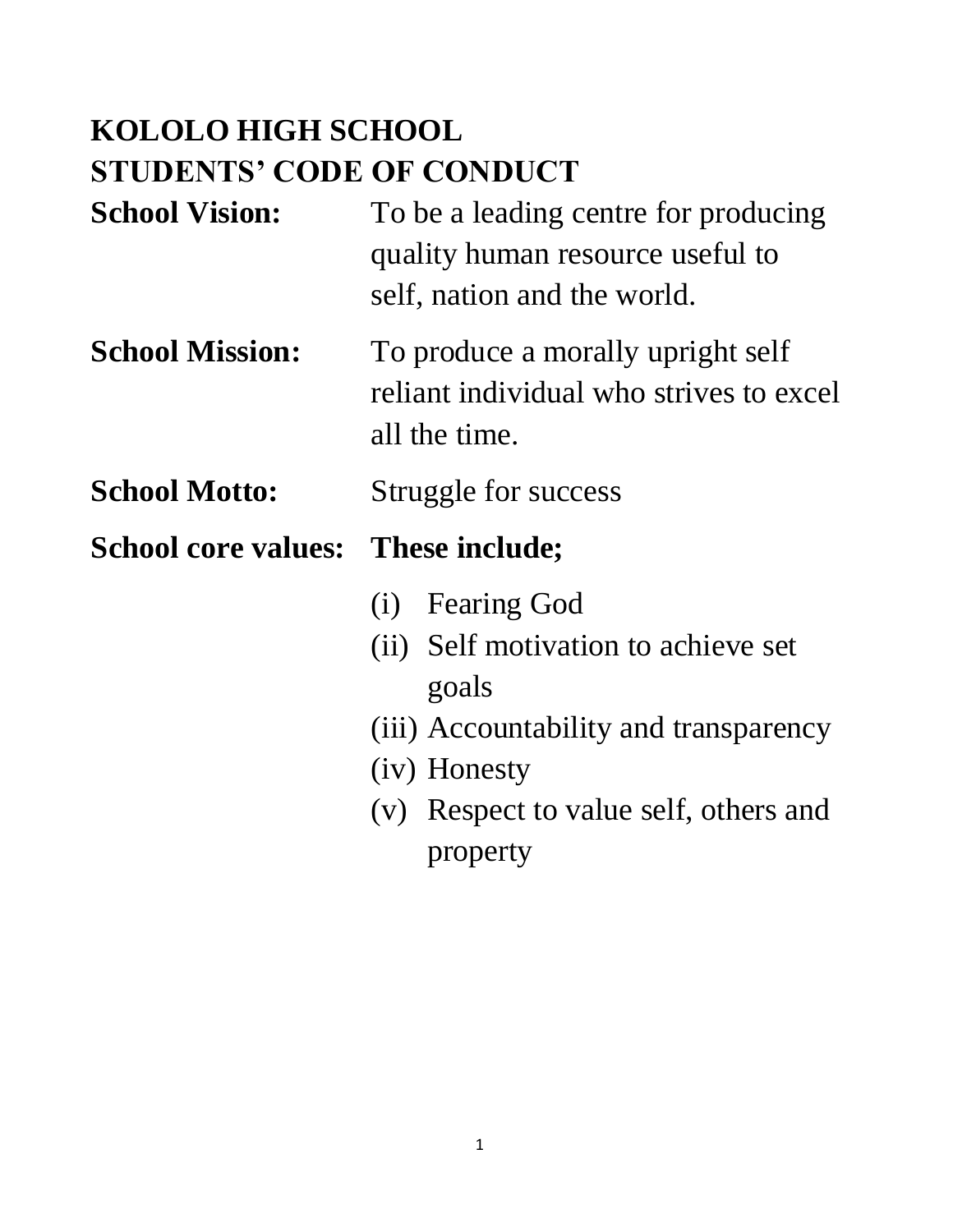## **CODE OF CONDUCT**

- i. Avoid dangerous weapons like knives, surgical knives, pliers, chains, screw drivers, military boots/belts.
- ii. Arrive on time with the necessary books and equipments.
- iii. Treat everybody as you would like to be treated. Being friendly, kind and considerate to others helps make our school a happy place to be.
- iv. Listen attentively to whoever is speaking to you. This will make it possible for everyone to **learn** and for teachers to **teach**.
- v. Always be respectful and **speak politely** to others.
- vi. Take **pride** in yourself and your school
- vii. Everyone should take care of their own and other people's property. Look after school property and resources so that we can enjoy them. Help keep things clean and tidy.
- viii. Everyone should walk in and around the buildings. **Running** and **pushing** cause accidents.
- ix. Be at the right place at the right time.
- x. Please keep the right dress code.
- xi. The reputation of our school depends on you. Remember that wherever you are, you represent the school.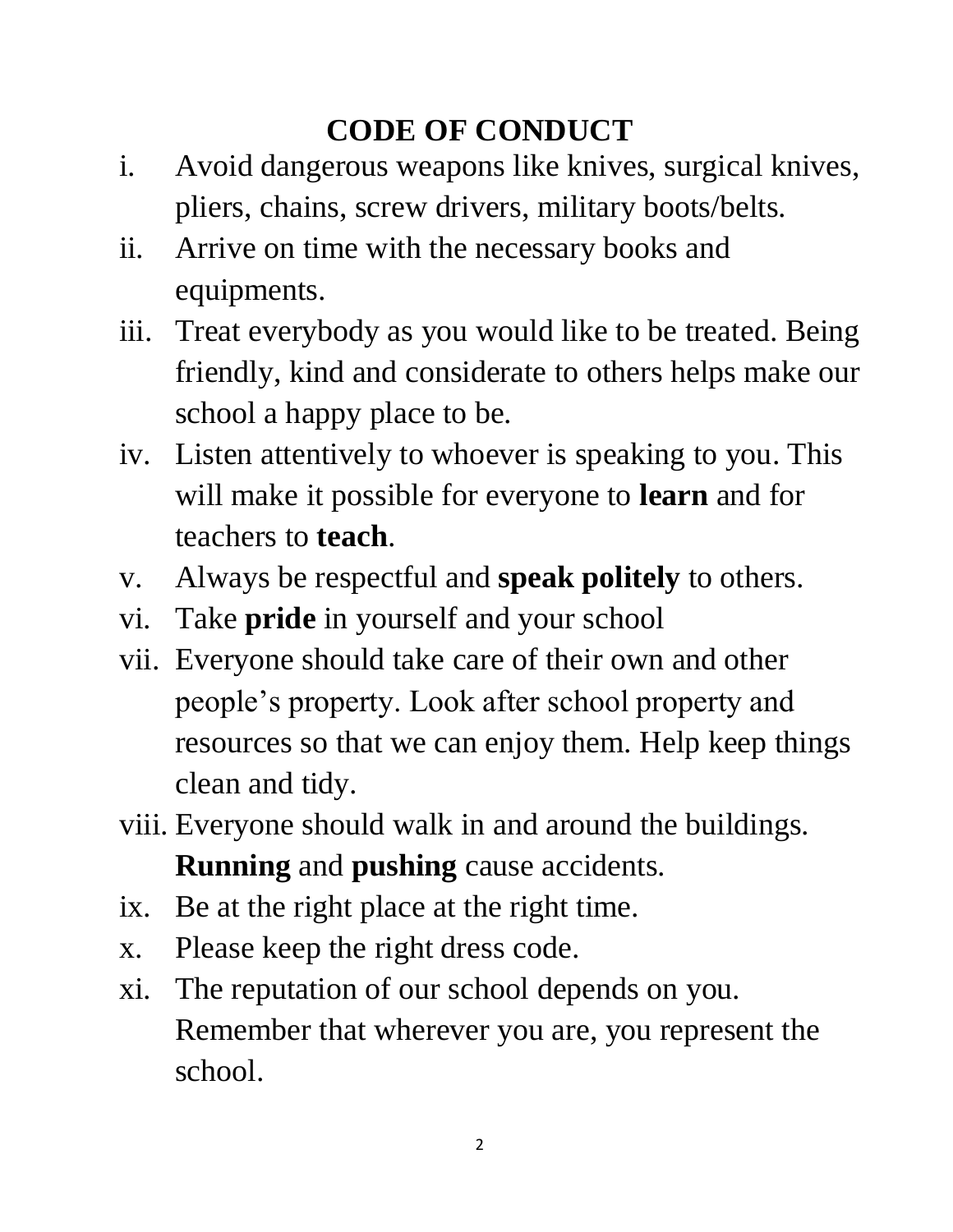### xii. **Keep the 3Rs**

- a)Respect for self
- b)Respect for others
- c)Respect for property and environment
- xiii. The promotion of mutual respect, self discipline and social responsibility is paramount. We believe all young kings & Queens in Kololo High School have the right to expect that they can fulfill their ambitions to inclusion in education.
- xiv. Good discipline is an essential prerequisite for good learning
- xv. No matter the extent or nature of indiscipline, it is a barrier to learning and teaching.